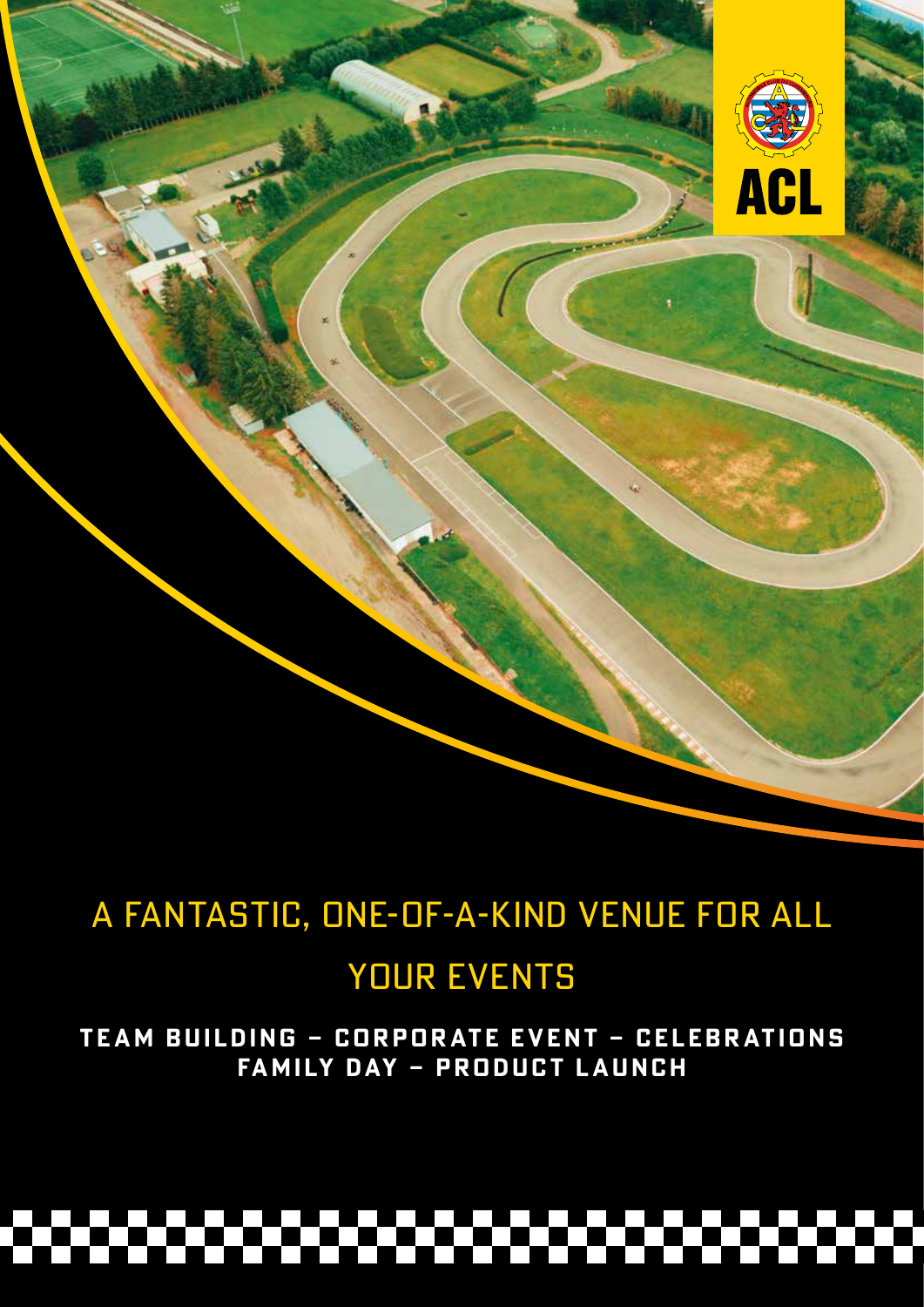### A FANTASTIC, ONE-OF-A-KIND VENUE FOR ALL YOUR EVENTS

### **ACL KARTING OFFERS A FANTASTIC TRACK AND FACILITIES IN MONDERCANGE.**

Be it a corporate event or bespoke experience, we offer a great range of karting packages to suit all requirements:

- **>** Corporate events
- **>** After work
- **>** Team-building days
- **>** Exhibition or trade fair
- **>** Product or vehicle launch
- **>** Family day out
- **>** Seminars and workshop
- **>** Themed day out or evening event
- **>** Summer party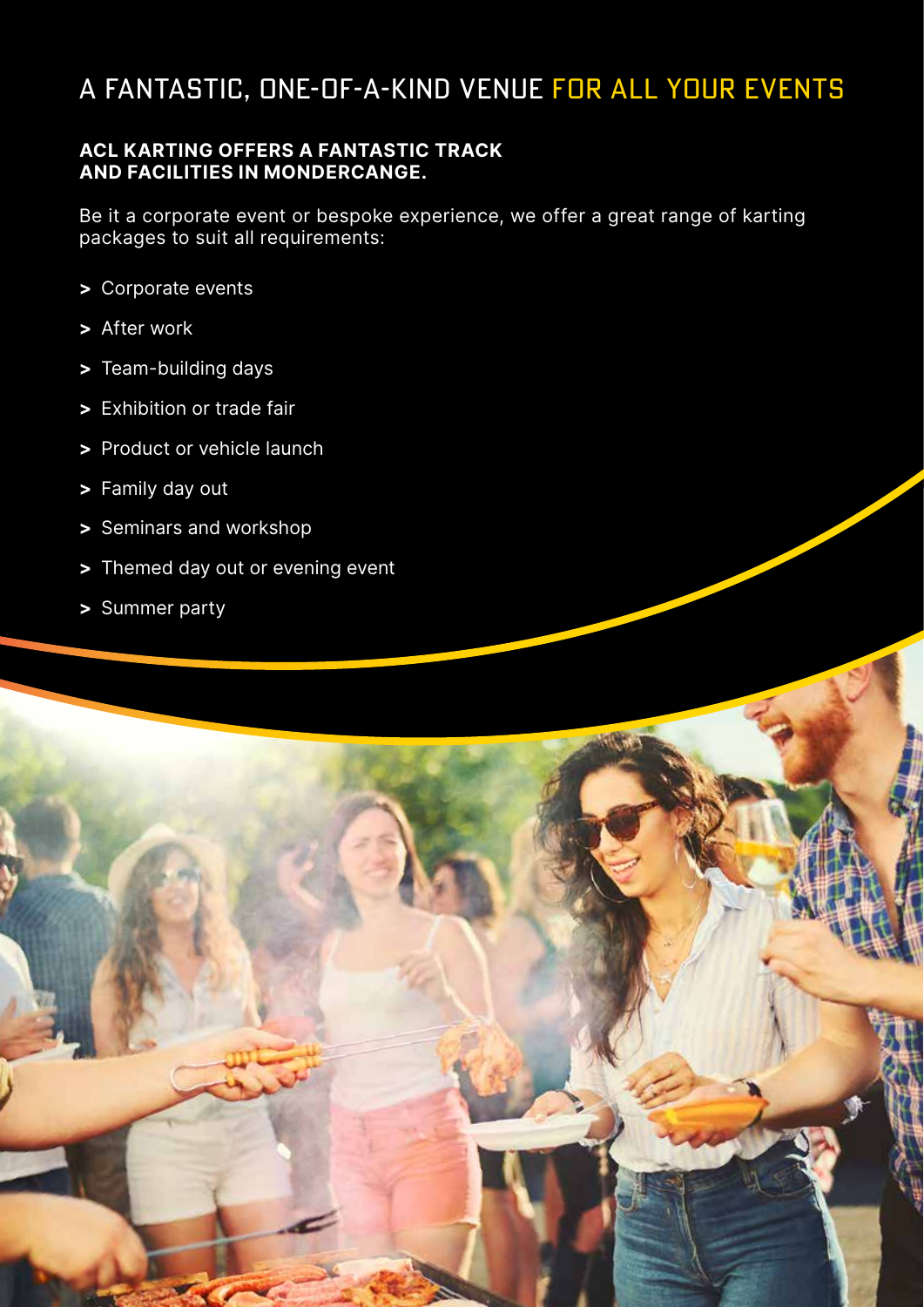

### **ACL SPORTS, LOISIRS & ÉVÉNEMENTS OFFERS A VARIETY OF INCREDIBLE HIRE PACKAGES AND OUTSTANDING CUSTOMISED EVENT SERVICES AT ITS 5.4-HECTARE SITE.**

Make your event one to truly remember thanks to our private hire packages that include a meeting room, a bar, outdoor areas and the karting track while benefiting from a friendly, customised service.

### HIRE PACKAGES

- **>** Private hire of the site, partly or as a whole
- **>** Private hire of our karting track
- **>** Hire of training room with capacity for 49 people (140 sqm)
- **>** Private hire of our bar, terrace and garden area

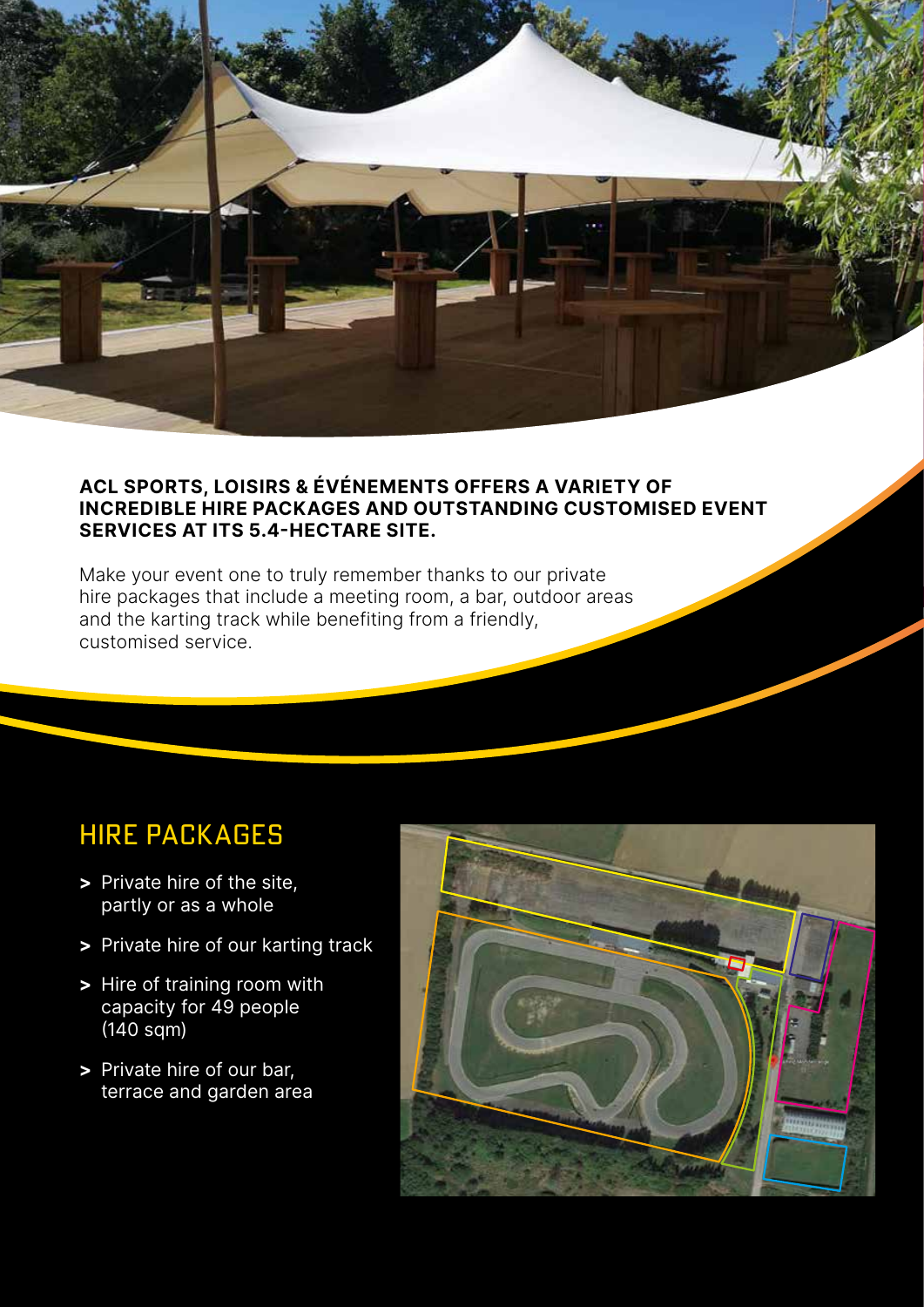## CUSTOMISED EVENT SERVICES

- **>** Catering
- **>** Facility hire
- **>** Logistical organisation of your event
- **>** Instruction and training
- **>** Additional facility hire: tents, pagodas etc.
- **>** Organisation of team-building events (karting, e-biking, mountain biking, racetrack driving simulation, etc.)
- **>** Lighting and sound
- **>** Staff hire

ă.

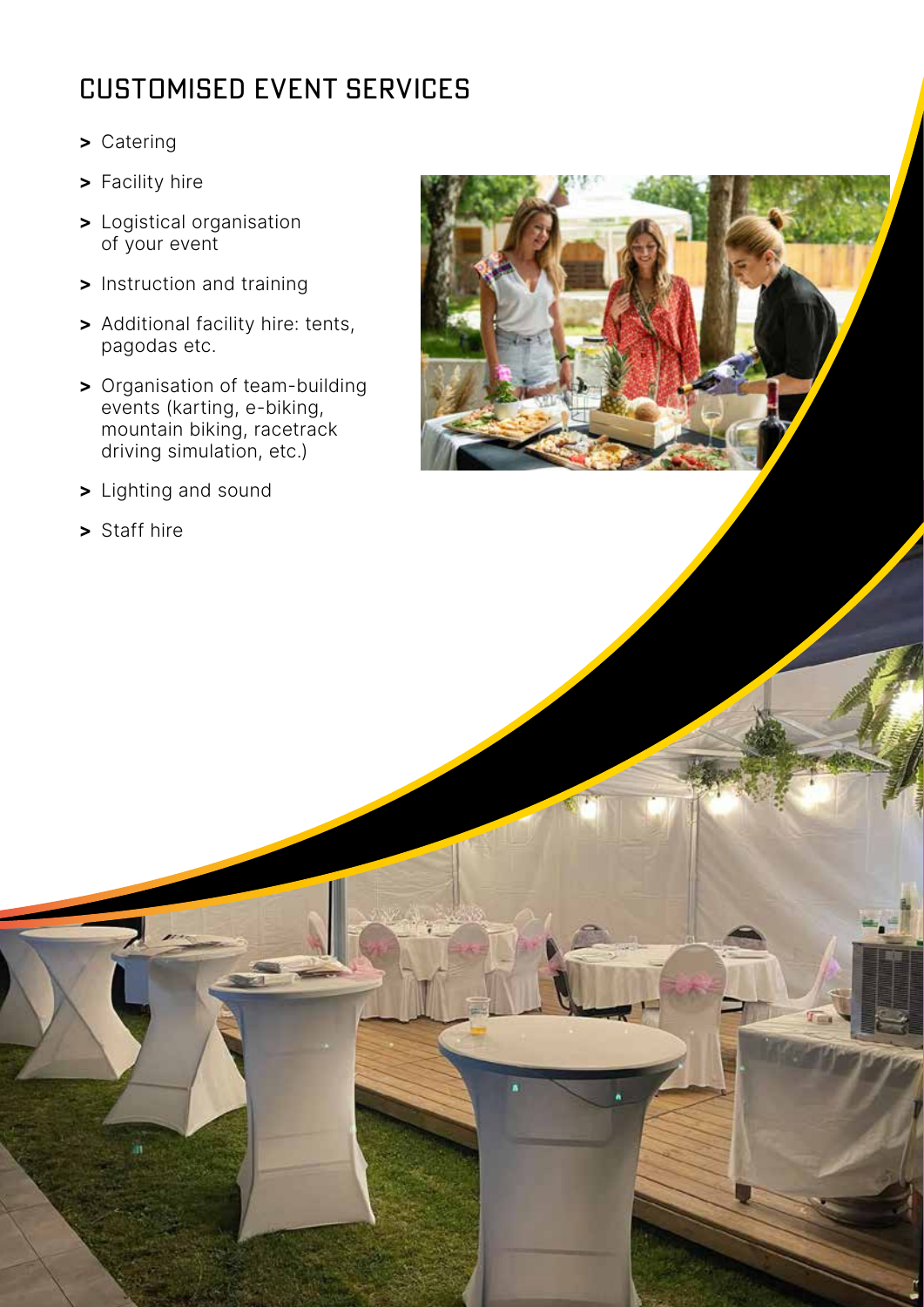## TEAM-BUILDING: EXPERIENCE THE ADRENALINE RUSH OF THE MONDERCANGE KARTING TRACK!

Come and experience the joys and thrills of driving on our safe, 867-metre long and 8-metre wide outdoor karting track.

Did you know that world-renowned drivers such as Michael Schumacher and Jarno Trulli among others completed their first laps on the Mondercange track?

#### **And now you and your clients or colleagues can zoom around our state-of-the-art track too!**

A very fun way to reward your staff or clients in a laid-back and relaxed setting!





### OUR KARTS

Our karts are available for hire for sessions ranging from 10 to 60 minutes.

> 270 cc karts for adults 200 cc karts for children\* two-seater karts\*

*\*ideal for a family day out*

### IMPROVE GROUP DYNAMICS AND REALLY SEE A DIFFERENCE

#### Looking to **organise a bespoke event**

aimed at boosting employee motivation or entertaining your clients?

#### Want to **build a winning team?**

Try karting!

Karting is for everyone, not just experienced drivers. This exhilarating experience is also the ideal way to foster great sense of team spirit.

Karting **boosts communication** among team members, makes it easier to integrate new staff and facilitates team bonding.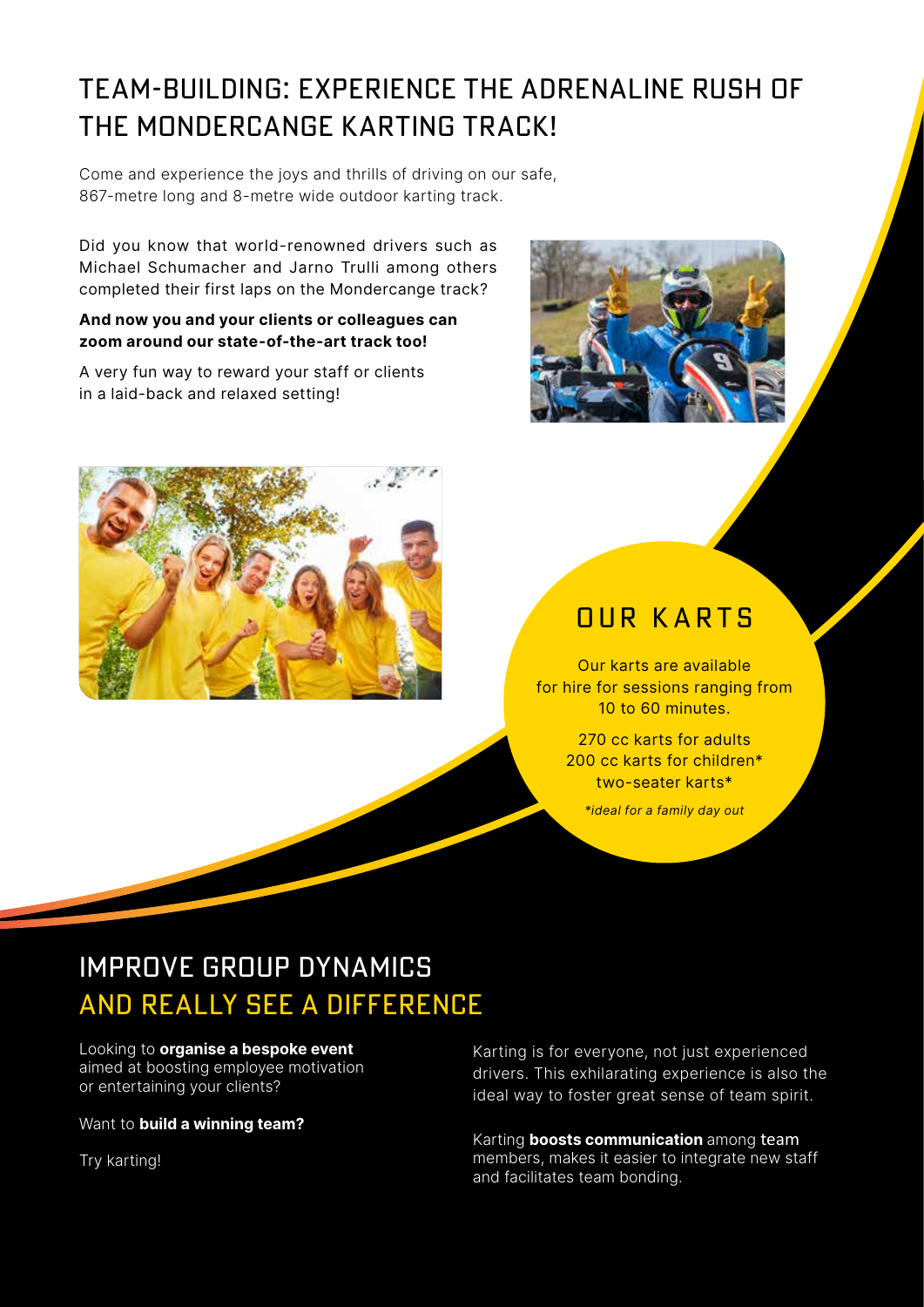### CORPORATE KARTING EXPERIENCE

Karting is a sport that **involves both individual and collective intelligence** when it comes to tactics and speed. Our karting experience can be tailored to different group requirements.

To inspire you, we have put together **a number of bespoke packages\*:**



- 30 minutes of karting
- ½ day in our training suite
- Prize-giving ceremony
- including a glass of Crémant
- A barbecue or cookery demo, with drinks included (soft drinks, beer, red, coffee)





- 30 minutes of karting
- Prize-giving ceremony including a glass of Crémant
- A barbecue or cookery demo, with drinks **RACE**  $\leq$  **Per person** included (soft drinks, beer, red, coffee)





- 60 minutes of karting
- Prize-giving ceremony including a glass of Crémant
- $\cdot$  A barbecue or cookery demo, with drinks<br>included (soft drinks, beer, red, coffee)



*\*from 20 people*